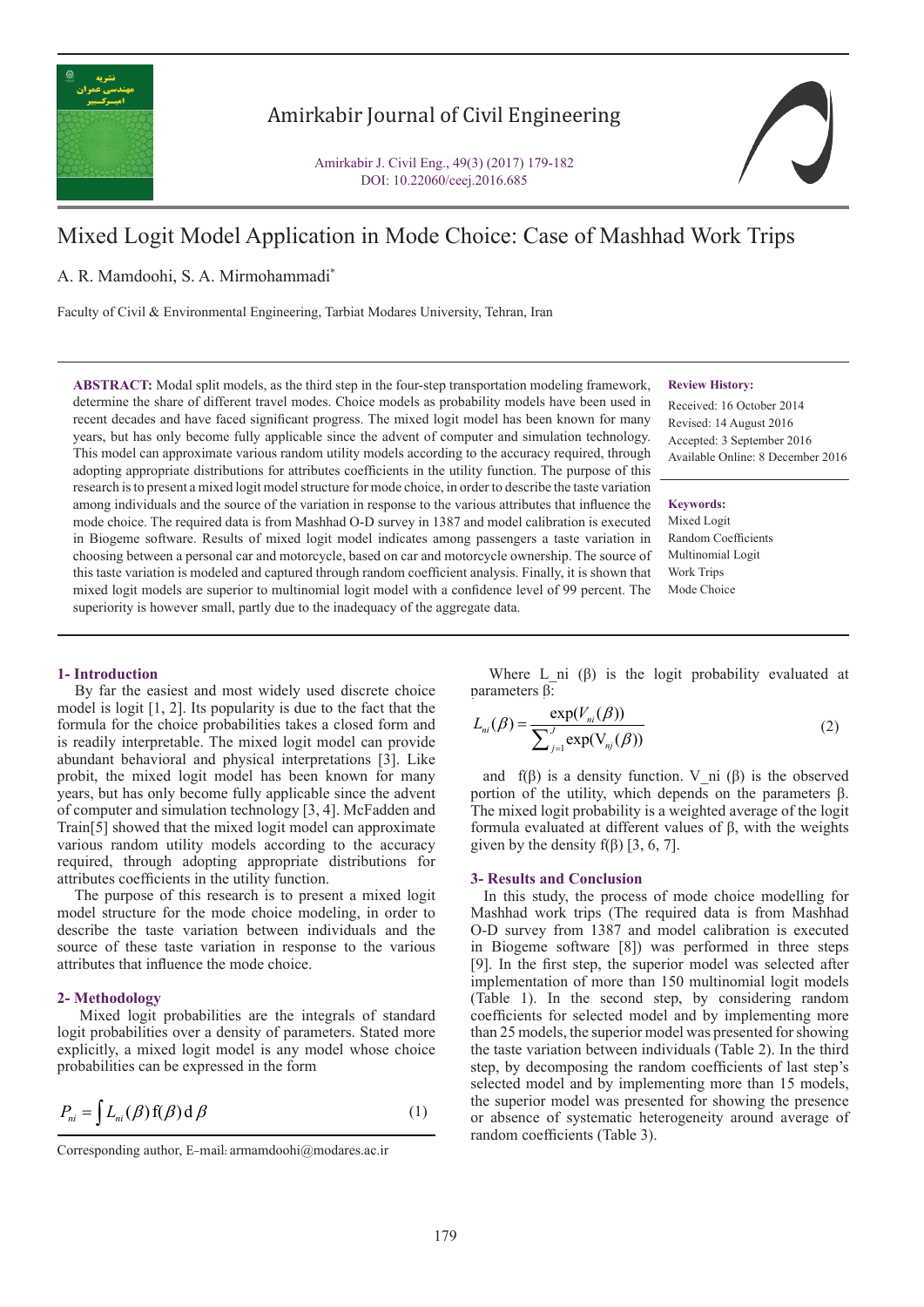| Table 1. Vehicle utility function for Mashhad work trips on the |  |
|-----------------------------------------------------------------|--|
| basis of multinomial logit model                                |  |

| Vehicle type | Utility function                                                                                   |
|--------------|----------------------------------------------------------------------------------------------------|
| Automobile   | $-0.864 + 11.6$ (Aco) - 0.231(lnTc)                                                                |
| Taxi         | $-1.75 + 7.15(Aco) - 0.208((1 - D5)(ln Ndst))$                                                     |
| <b>Bus</b>   | $-1.81 + 2.84(Amo) + 0.673(hTo)$<br>$-0.277$ (lnNbrd) $-0.492$ (PCBD) $-$<br>$0.0146$ ((Tin+Tout)) |
| Motorcycle   | $-1.5(Aco) + 8.06(Amo) - 0.234(lnNdst) -$<br>$0.0112$ (Tin+Tout) - $0.112$ (lnBusStop)             |

#### **Table 2. Vehicle utility function for Mashhad work trips on the basis of random coefficient model**

| Vehicle type | Utility function                                                                                          |
|--------------|-----------------------------------------------------------------------------------------------------------|
| Automobile   | $-1.12 + (17.1 + 8.71.u*)$ . Aco - 0.473. lnTc                                                            |
| Taxi         | $-1.6 + 6.13$ .Aco $- 0.205$ .(1-D5).lnNdst                                                               |
| <b>Bus</b>   | $-1.73 + 4.02$ .Amo + 0.645.lnTc - 0.379.ln-<br>Nbrd - 0.503.PCBD - 0.0187.(Tin+Tout)                     |
| Motorcycle   | $-4.06Aco + (23.2 + 121.6.n**).$ Amo -<br>$0.419$ .lnNdst - $0.0144$ .(Tin+Tout) - $0.101$ .<br>lnBusStop |

\*Random value with uniform distribution, average=1, standard deviation=1. (standard uniform distribution) \*\*Random value with normal logarithmic distribution, average=0, standard deviation=1.

#### **Table 3. Vehicle utility function for Mashhad work trips on the basis of mixed logit model with random coefficient decomposing**

| Vehicle<br>type | Utility function                                                                               |
|-----------------|------------------------------------------------------------------------------------------------|
| Automobile      | $-0.77 + (16.8 + 0.877 \text{ . } ACBD + 8.6 \text{ .}u^*).$ Aco<br>$-0.562$ .lnTc             |
| Taxi            | $-1.48 + 6.16$ .Aco $- 0.219$ .(1-D5).lnNdst                                                   |
| <b>Bus</b>      | $-1.61 + 3.87$ .Amo + 0.678.lnTc - 0.403.ln-<br>Nbrd - 0.509.PCBD - 0.0211.(Tin+Tout)          |
| Motorcycle      | $-4.49$ Aco + $(25.6 + 66.4.n** - 6.19.$ lnNdst).<br>Amo - 0.0226.(Tin+Tout) - 0.123.lnBusStop |

\*Random value with uniform distribution, average=1, standard deviation=1. (standard uniform distribution)

\*\*Random value with normal logarithmic distribution, average=0, standard deviation=1.

 In this study, the structure of mixed logit model has been used for modelling the mode choice of Mashhad work trips. The main results are as follows:

1- Regarding to the better results of mixed logit model implementation (random coefficients and their decompositions) compared to the results of standard logit model, it can be concluded that there are different tastes between travelers in the field of personal car ownership (Aco) per capita and personal motorcycle ownership (Amo) per capita. The mixed logit model can explain this difference for current study's case (better than multinomial logit assuming a constant coefficient for all variables).

2- According to the results of mixed logit model implementation with decomposition of random coefficients, the existing taste difference in the field of Aco and Amo for choice of personal car and personal motorcycle respectively is explainable in the case of travelling to the CBD and using the logarithm of distance between grid origin-destination pair (InNdst). The positive sign of Aco, and ACDB mixed term (their multiplication) coefficient in the utility function shows the increment of Aco's effect on the personal car choice in the case of travelling to CBD. Also the negative sign of Amo, and InNdst mixed term (their multiplication) coefficient shows the reduction of Amo's effect on the motorcycle choice (for Mashhad work trips) in the case of increment of distance between origin-destination pair.

3- The he mixed logit models present better results than standard logit models (random coefficient against constant coefficient for all individuals) in terms of fitness for choice of vehicle of Mashhad work trips. The logarithm value of likelihood function for logit standard models, mixed logit models with random coefficients, and their coefficients with synergistic data is 14806, 14755, and 14747 respectively (at the 99 percent confidence level and by using the likelihoodratio test).

### **References**

[1] S. Hess, M. Bierlaire, J.W. Polak, Estimation of value of travel-time savings using mixed logit models, Transportation Research Part A: Policy and Practice, 39(2) (2005) 221-236. [2] D. McFadden, Analysis of Qualitative Choice Behavior. Zarembka, P.(ed.): Frontiers in Econometrics, in, Academic Press. New York, NY, 1974.

[3] K.E. Train, Discrete choice methods with simulation, Cambridge university press, 2009.

[4] L. Huamin, H. Huang, L. Jianfeng, Parameter estimation of the mixed Logit model and its application, Journal of Transportation Systems Engineering and Information Technology, 10(5) (2010) 73-78.

[5] D. McFadden, K. Train, Mixed MNL models for discrete response, Journal of applied Econometrics, (2000) 447-470. [6] S. Hess, Advanced discrete choice models with applications to transport demand, University of London, 2005.

[7] A. rezaei, Modeling Air Itinerary Choice in Low a Frequency Market, Case of: International Travels from Tehran Airport, Sharif University of Technology, 2011. (in Persian)

[8] M. Bierlaire, Estimation of discrete choice models with BIOGEME 1.8, Transport and Mobility Laboratory, EPFL, Lausanne, Switzerland, (2009).